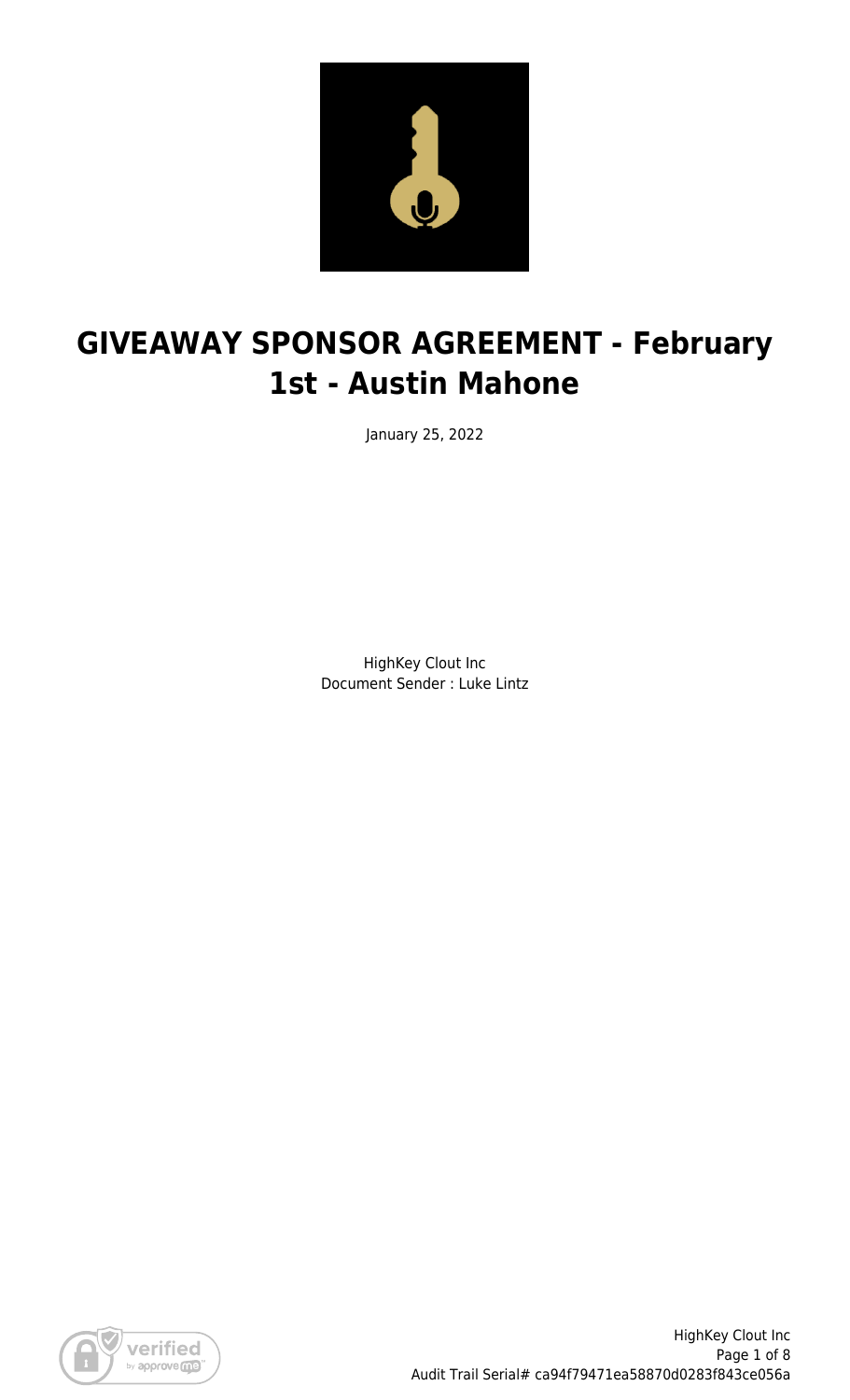### GIVEAWAY SPONSOR AGREEMENT - February 1st - Austin Mahone

This agreement ("Agreement"), which is made and entered into as of the date of Company's signature below (the "Effective Date"), by and between the undersigned ("Client"), with an as provided by Client to Company, on the one hand, and HighKey Enterprises LLC ("Company"), with an address of 250 Ave Ponce de Leon, Ste 301 PMB 0801, San Juan, PR 00918, Attn: Luke Lintz, Email: [accounting@highkeyclout.com,](mailto:accounting@highkeyclout.com) on the other hand, constitutes the terms and conditions for Sponsor's participation in one (1) of Company's giveaways (the "Giveaway"). Sponsor and Company are sometimes hereinafter collectively referred to as the "Parties" or individually as the "Party"."

1. Sponsor's Participation in The Giveaway. In consideration of the Participation Fee (as defined herein below), Company will include Sponsor in the Giveaway in accordance with the following. While the terms & conditions of the Giveaway are still being finalized, during the Giveaway Period (as defined herein below), Company's Instagram account (@highkeyclout, or such other Instagram account as directed by Company) will "follow" Sponsor's Instagram account and, as a condition of entering the Giveaway and in an effort to drive traffic to Sponsor's Instagram account, Company shall require each entrant to "follow" Sponsor's Instagram account. The Sponsor Instagram account to be included in the Giveaway is as follows:

("Sponsor's Instagram Account(s)")

Company estimates that by sponsoring the Giveaway, Sponsor's Instagram account may have an estimated gain of Twenty Five Thousand (25,000) to Thirty Thousand (30,000) Instagram followers. However, Company makes no representation or warranty that Sponsor will gain any followers and, in the event Sponsor does gain followers, makes no representation or warranty regarding the retention of the followers, as the Parties acknowledge that social media user retention is largely based on content and Company makes no representation or warranty that Sponsor's content will retain said followers post Giveaway Period. Accordingly, it will solely be Sponsor's obligation to retain the followers.

- 2. Giveaway Launch Date / Giveaway Period. The tentative launch date of the Giveaway is currently scheduled to be on or about February 1st, 2022 and will run for seven (7) days (i.e., the Giveaway will end on or about February 8th, 2022) (the "Giveaway Period"); provided, said date(s) and/or the Giveaway Period may be reasonably altered at Company's sole discretion.
- 3. Giveaway Promotion: Prior to and during the Giveaway Period (the dates and times of which shall be determined by Company), Company shall engage social media influencers to promote the Giveaway via their Instagram accounts. As of the date hereof, Company has engaged @austinmahone on Instagram to promote the Giveaway.
- 4. Participation Fee. In full consideration for the Sponsor's participation in the Giveaway, Sponsor will pay Company the guaranteed pay-or-play sum of U.S. four thousand five hundred Dollars (\$4,500) minus any applicable discounts directly given by Company (the "Participation Fee"). If the payment is made via credit card or PayPal there will be a merchant processing fee of four percent (4%) thereof, added to the participation fee. Company shall be deemed pay-or-play upon execution of this Agreement. Sponsor shall pay to Company the Participation Fee via credit card, Wire Transfer or PayPal upon Sponsor's execution of this Agreement into the following accounts (Sponsor to inform Company where the Participation Fee was sent):

Account Name: HighKey Enterprises LLC Account Number: 030229162 Bank Address: 208 Av. Luis Muñoz Rivera, San Juan, 00918 Routing Number: 021502011 Swift Code: BPPRPRSX Beneficiary Address: 250 Ave Ponce de Leon, Ste 301 PMB 0801, San Juan, PR 00918

Please Note: This is a USD currency bank account

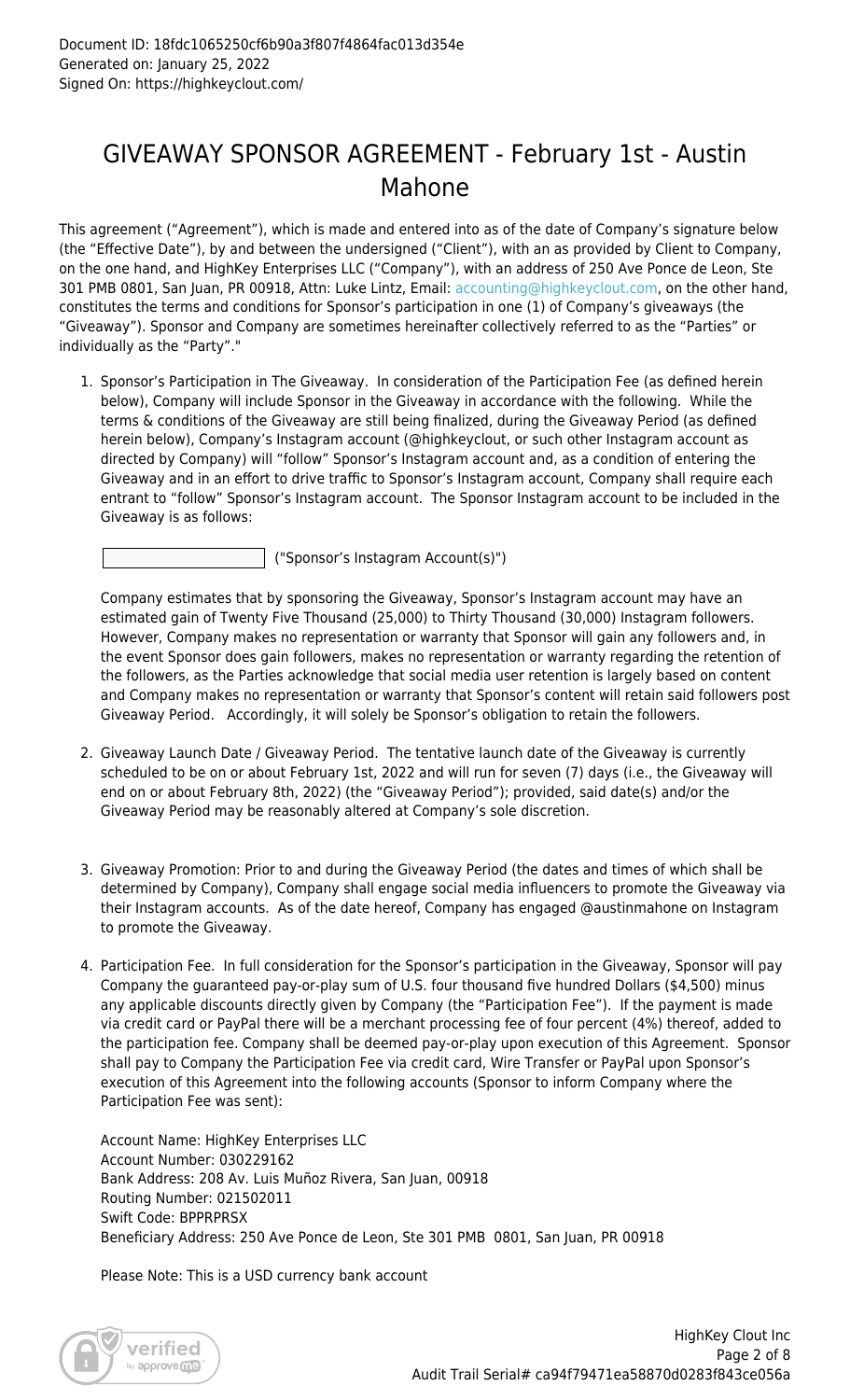Unless and until Sponsor pays and Company receives the Participation Fee in whole, Company shall be under no obligation to include Sponsor in the Giveaway. By executing this Agreement, Sponsor agrees to refrain from initiating any chargebacks. Defaulting on any payments will result in immediate termination of all services.

- 5. Sponsor's Giveaway Social Media Posts. While not required, Sponsor is encouraged to promote the Giveaway on Sponsor's social media platforms. The creative of said social media posts shall be at Sponsor's discretion, provided Sponsor shall include the required hashtags and "@"s provided to Sponsor for inclusion therein, as well as #Giveaway.
- 6. Ownership.
	- Deliverables. "Deliverables" means each item of social media content Company causes to be posted by Company and/or any of her affiliates, employees, sponsors, and/or associates, including, without limitation, the influencers, in connection with the Giveaway, including any photographs, video footage, artwork and written work identified. Company will retain all ownership rights in the Deliverables, subject to the terms of a license provided for Sponsor Materials (as defined below) and shall have the right to use, reuse, reproduce, copyright, and exhibit them in any/all manners.
	- o Sponsor Materials. Sponsor may provide Company with materials owned by the Sponsor or another third party ("Sponsor Materials"), for use in connection with the Deliverable(s), including, without limitation, Sponsor's name, likeness, and/or social media handle. Sponsor Materials shall remain the sole and exclusive property of Sponsor and/or the respective third party, as applicable, including all intellectual property rights therein; provided, Sponsor hereby grants or will cause to be granted to Company a non-exclusive, royalty-free, perpetual, irrevocable, worldwide license to use, copy, distribute, display, perform and transmit the Sponsor Materials as incorporated in the Deliverables; provided, notwithstanding the foregoing, nothing herein shall require Company to remove and/or delete any social media content incorporating Sponsor Materials created and posted during the Giveaway Period following the duration of this Agreement (i.e., the Deliverables can live passively in perpetuity on Company's social media platforms). Sponsor represents and warrants he owns the right to license or sub-license any of the Sponsor Materials provided to Company.
	- o Company License. Solely during the Giveaway Period, Sponsor shall have the right to (i) promote or "whitelist" the Deliverables and (ii) share, like, and/or re-post the Deliverables solely on Sponsor's owned and operated social media channels; provided, Sponsor shall not be permitted to edit and/or modify the Deliverables before sharing, liking, and/or re-posting the Deliverables. Following the Giveaway Period, neither Party shall have the obligation to delete the Deliverables; provided, Sponsor shall not be permitted to "whitelist", promote, share, like, and/or repost the Deliverables following the Giveaway Period (i.e., there shall be no post Giveaway Period use of the Deliverables). Apart from the above, Sponsor will not exploit or distribute the Deliverables in any manner, including, without limitation, by using the Deliverables in any form of advertising or commercial tie-ins without the explicit permission of Company in each instance.
- 7. Representations and Warranties; Indemnity. Sponsor represents and warrants that (i) Sponsor has the full right and authority to enter into this Agreement, to grant the rights herein granted, and to perform its obligations hereunder; (ii) Sponsor shall comply with all laws, regulations, and Instagram rules in connection with the Sponsor Services, including, without limitation, the Federal Trade Commission ("FTC"); and (iii) any products given to Company for inclusion in the Deliverables and/or Giveaway, if any, are safe and merchantable for its intended purpose. Each Party shall indemnify the other against any third party liability, damages, costs and expenses (including reasonable outside attorneys' fees and costs) incurred by reason of any claim arising in connection with any uncured material breach of their respective covenants, representations, warranties or agreements herein. Any social media gain discussed by the parties is an estimate, and not a guarantee. Sponsor shall indemnify, defend, and hold harmless Company and their employees, agents, and representatives from and against any and all claims, suits, damages, liabilities, costs, and expenses (including reasonable outside attorneys' fees and court costs) arising out of or relating to the exploitation, production, manufacturing, and advertising of Sponsor's products and/or services and/or any element thereof, including, without limitation, Sponsor's social media accounts, any Sponsor Materials and/or advertising material furnished by Sponsor. Company shall have the right to approve any counsel retained to defend against any claim in which Company or its affiliates are named as a defendant. Additionally, Company shall have the right to

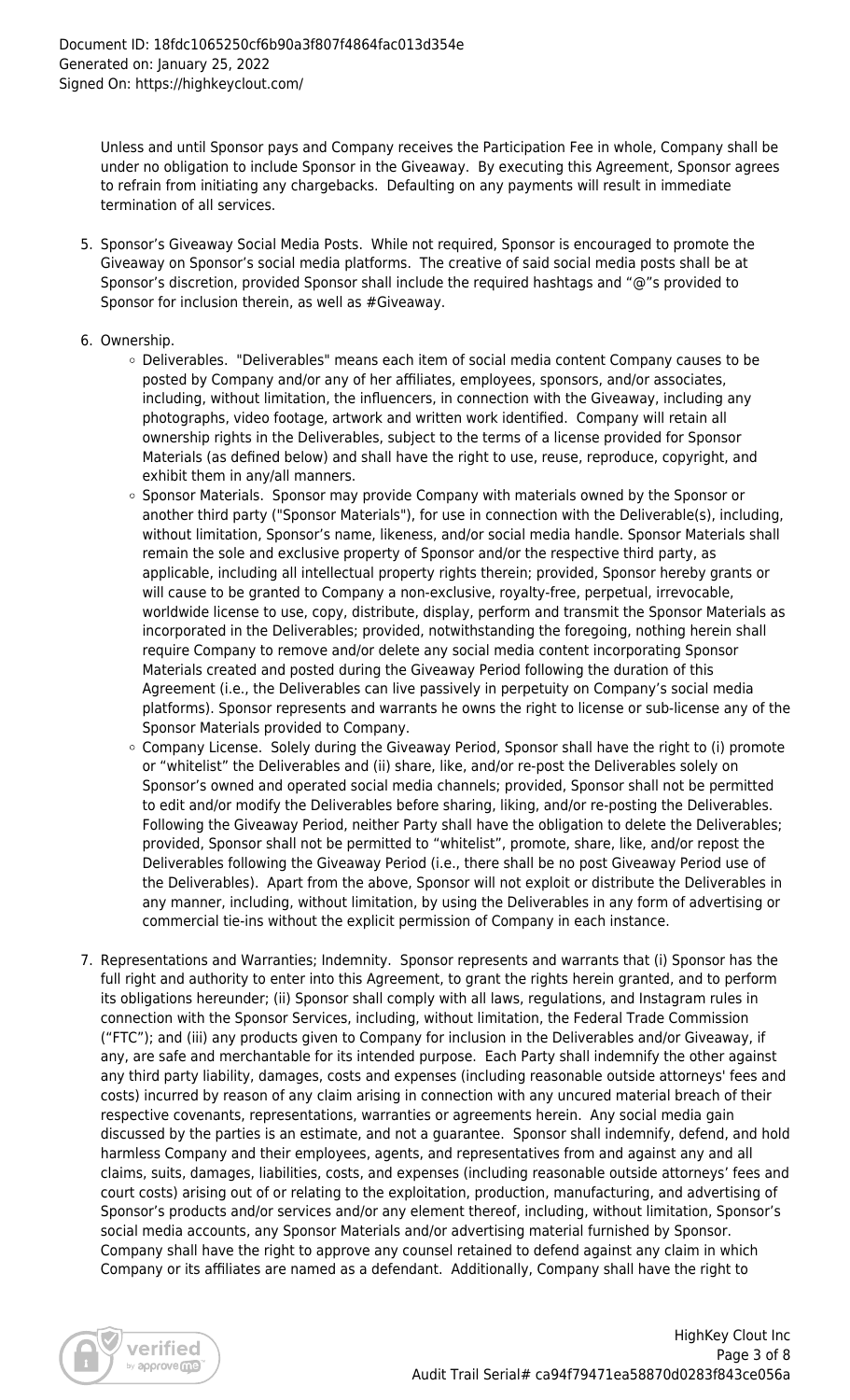control and participate in the defense of any such claim concerning matters that relate to Company. Sponsor will not settle any such claim without Company's prior written consent. This indemnification shall survive termination and/or expiration of this Agreement.

- 8. Confidential Information. "Confidential Information" means the proprietary information exchanged between each of the Parties, which includes, without limitation, non-public information (tangible or intangible) regarding a Party's products and services, campaigns, technology, designs, techniques, research, know-how, specifications, product plans, pricing, customer information, user data, current or future strategic information, current or future business plans, policies or practices, employee information, and other business and technical information, which is either (a) marked "confidential" or "proprietary" at the time of disclosure by the disclosing party; or (b) by its nature or content is reasonably distinguishable as confidential or proprietary to the receiving party. Each Party agrees to hold the Confidential Information in confidence and to not use or disclose it to a third party. The receiving party shall protect the Confidential Information by using the same degree of care, but no less than a reasonable degree of care (including reasonable security measures), to prevent the unauthorized use, dissemination or publication of Confidential Information as the receiving party uses to protect its own Confidential Information of like nature. If either Party authorizes the other to make copies of Confidential Information, the other Party's proprietary rights notices shall be reproduced in the same manner as the original Confidential Information. The receiving party may disclose the Confidential Information to its employees, agents, business, legal, and financial advisers and independent contractors with a need-to-know, only as necessary to fulfill the Services and provided such parties have executed a written non-disclosure agreement substantially as protective of Confidential Information as this Agreement. The receiving party shall promptly notify the disclosing party of any actual or suspected misuse or unauthorized disclosure of the disclosing party's Confidential Information. Confidential Information shall not include information that (a) is made generally available in the public domain prior to time of disclosure; (b) is or becomes publicly available through no act or omission by the receiving party; (c) was already in the receiving party's possession without restriction before receipt from the disclosing party and was not subject to a duty of confidentiality; (d) is rightfully disclosed to the receiving party by a third party without confidentiality restrictions; or (e) that the receiving party independently developed without use of or reference to Confidential Information. The receiving party may disclose the disclosing party's Confidential Information as required by law or court order provided: (i) the receiving party reasonably notifies the disclosing party in writing of the requirement for disclosure, unless notice is prohibited by law; and (ii) discloses only that portion of the Confidential Information legally required. Any such disclosure of Confidential Information shall not otherwise relieve receiving party of any of its obligations hereunder.
- 9. Force Majeure. If Company's services are prevented, rendered impossible, or unfeasible by sickness or disability of Company or the influencers, technology failure, unforeseen emergency of Company and/or the influencers, any act or regulation of any public authority, or by reason of riot, strike, acts of terrorism, epidemic, war or declaration of disaster by federal or state government, or other preventing acts (e.g., an event which causes a rapid spike in internet activity, like a celebrity death, etc.) (each a "Force Majeure Event"), it is understood and agreed that there shall be no claim for damages by either Party and Company shall not be deemed in breach of this Agreement. In the event of a Force Majeure Event, the parties agree to negotiate in good faith to reschedule service dates, subject to Company's availability, on the terms and conditions set forth herein.
- 10. Notices. All notices and other communications, including payments, under this Agreement shall be made in writing and shall be delivered by hand or sent by fax, electronic mail (including text message, email, and Instagram direct message, with confirmed receipt), or sent by prepaid express mail or reputable overnight courier service, and shall be deemed given when so delivered by hand fax, electronic mail, or if express mailed or couriered, three (3) business days after mailing or deposit with such express mail service or courier to the Parties at the following addresses (or at such other address for a Party as shall be specified by like notice):

If to Company: HighKey Enterprises LLC HighKey Enterprises 250 Ave Ponce de Leon Ste 301 PMB 0801 San Juan, PR 00918

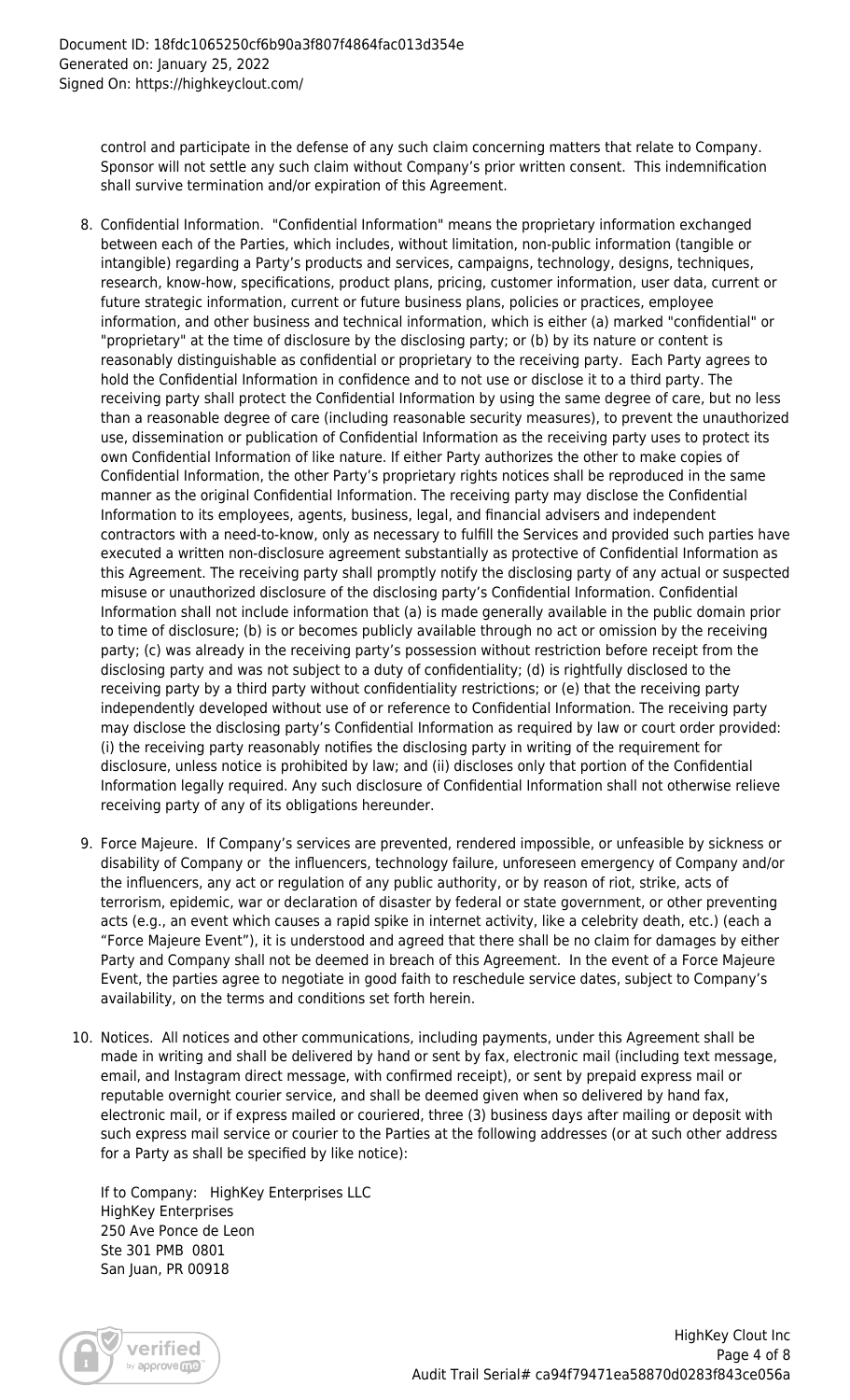Email: accounting@highkeyclout.com Attn.: Luke Lintz

If to Sponsor:

(Sponsor's contact and billing details can be found in the corresponding invoice after the transaction is processed)

- 11. Term and Termination.
	- This Agreement will commence on the Effective Date and, unless terminated earlier in accordance with the terms of this Agreement, will remain in force and effect for as long as the Giveaway is active and/or Company is performing the services outlined herein.
	- $\circ$  Either Party may terminate this Agreement if the other Party breaches any material term of this Agreement and fails to cure such breach. Neither Party hereunder shall be deemed in breach hereof until the non-breaching party provides the breaching party with written notice of said breach and the breaching party fails to cure said breach within ten (10) days of receiving such written notice; provided, Company shall be permitted to immediately terminate this Agreement at any time prior to receipt of the Participation Fee. Adequacy of cure shall be judged by the nonbreaching party's reasonable business judgment.
	- Upon expiration or termination of this Agreement, Sponsor will immediately cease using any/all deliverables other than as permitted under this Agreement.
	- Those terms that by their nature should survive expiration or termination of this Agreement shall survive, including, without limitation, each Party's respective obligations, ownership, and indemnification.
- 12. Dispute Resolution and Binding Arbitration. Client and Company recognize that disputes arising under this Agreement are best resolved at the working level by the Parties directly involved. Both Parties are encouraged to be imaginative in designing mechanisms and procedures to resolve disputes at this level. Such efforts shall include the referral of any remaining issues in dispute to higher authority within each participating Party's organization for resolution. Failing resolution of conflicts at the organizational level, Client and Company agree that any and all remaining controversies, claims or disputes arising out of or related to this Agreement or the interpretation, performance, or breach thereof, including alleged violations of statutory or common law rights or duties, and the determination of the scope or applicability of this agreement to arbitrate ("Dispute"), except as otherwise set forth below, shall be resolved according to the following procedures which shall constitute the sole dispute resolution mechanism hereunder. In the event that the Parties are unable to resolve any Dispute informally, then such Dispute shall be submitted to confidential final and binding arbitration to be administered by the American Arbitration Association (or any like organization successor thereto) in the Commonwealth of Puerto Rico in accordance with the American Arbitration Association's Commercial Arbitration Rules and Mediation Procedures. The arbitration shall be conducted, and the award shall be rendered in the English language. The parties agree that any and all disputes shall be submitted to confidential, binding arbitration, before a single neutral arbitrator, who shall possess no less than ten (10) years of experience in entertainment matters. Client further agrees to waive his/her right to a trial by jury. The arbitration shall be conducted before a single neutral arbitrator appointed in accordance with the Commercial Arbitration Rules. The arbitrator will provide a detailed written statement of decision, which will be part of the arbitration award and admissible in any judicial proceeding to confirm, correct or vacate the award. Unless the parties agree otherwise, the neutral arbitrator and the members of any appeal panel shall be former or retired judges or justices of any Commonwealth of Puerto Rico court. The Parties shall share the cost of the arbitration; provided, the prevailing party shall be entitled to their fees and costs associated with the arbitration, including outside attorney's fees. If either Party refuses to perform any or all of its obligations under the final arbitration award (following appeal, if applicable) within thirty (30) days of such award being rendered, then the other Party may enforce the final award in any court of competent jurisdiction in Puerto Rico. The Party seeking enforcement of any arbitration award shall be entitled to an award of all costs, fees and expenses, including reasonable outside attorney's fees, incurred in enforcing the award, to be pay by the Party against whom the enforcement is ordered. The arbitrator will have no authority to award consequential, special, indirect, punitive, exemplary or incidental damages, including, without limitation, lost profits and opportunity costs. Except as may be required by law, neither a party, nor the arbitrator may disclose the existence, content or results of any arbitration without the prior written consent of both parties, unless to protect or pursue a legal right. If either party, notwithstanding the foregoing, should attempt either to resolve

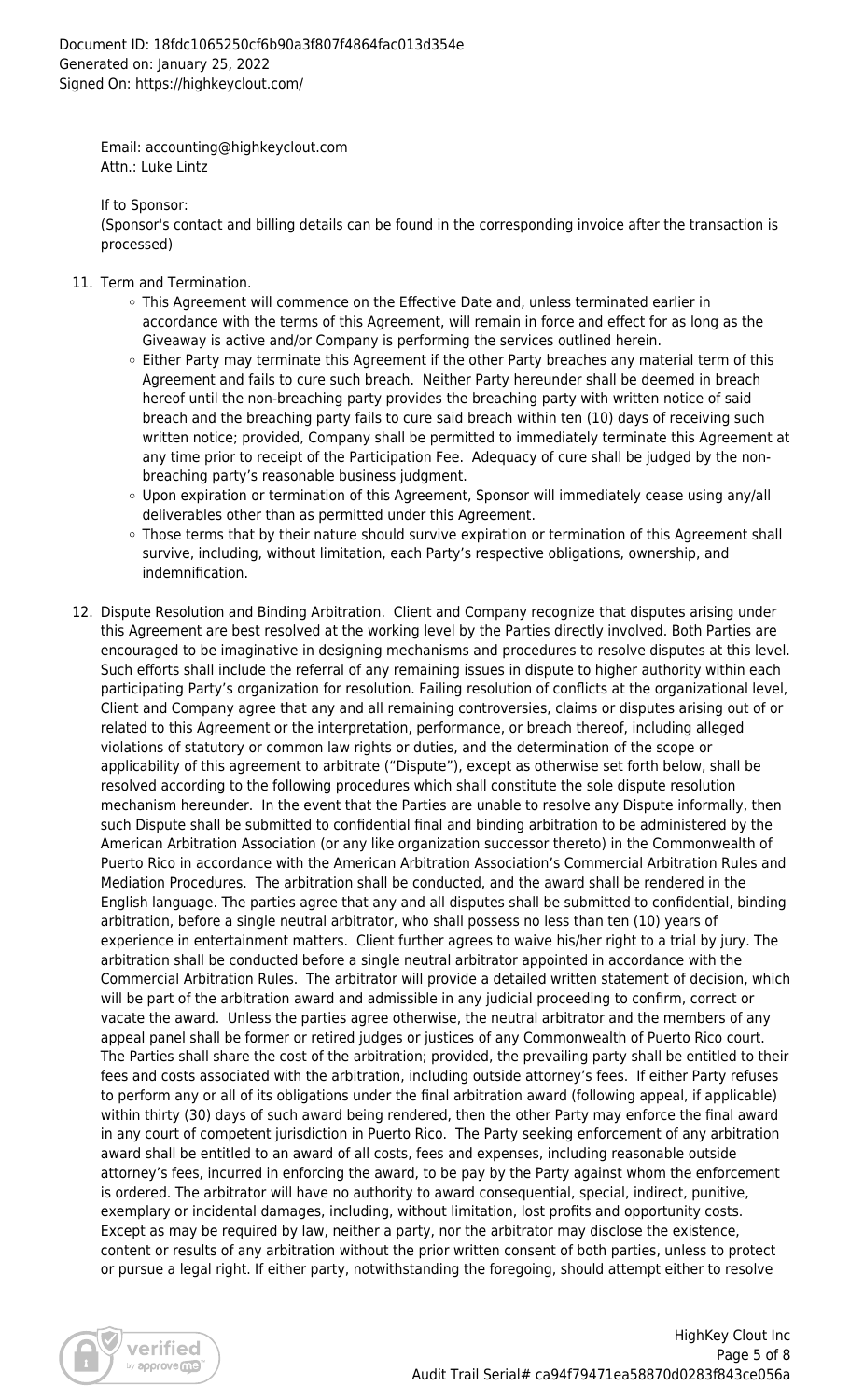any dispute arising in connection with this Agreement in a court of law or equity or to forestall, preempt, or prevent arbitration of any such dispute by resort to the process of a court of law or equity, and such dispute is ultimately determined to be arbitrable by such court of law or equity, the Arbitrator shall include in his award an amount for the other party equal to all of that other party's costs, including attorney's fees, incurred in connection with such arbitrability determination.

- 13. General.
	- $\circ$  Assignment. Sponsor shall not be permitted to assign, delegate or otherwise transfer this Agreement without the prior written consent of Company. Any attempted assignment, transfer or delegation, without such consent, will be void.
	- $\circ$  No Injunctive Relief. It is further agreed that Sponsor's rights and remedies in the event of a failure or an omission constituting a breach of the provisions of this Agreement shall be limited to the Sponsor's right, if any, to recover damages in an action at law, but in no event shall Sponsor be entitled by reason of any such breach to terminate this Agreement, or to enjoin Company in any way.
	- $\circ$  No Defamatory Statements. Sponsor agrees that Sponsor will not make any statement, or take any other action, to disparage, defame or compromise the goodwill of Company or its employees, owners and affiliates. In addition to injunctive relief and actual damages, Sponsor agrees any breach or violation by Sponsor of the foregoing sentence shall result in substantial damages and injury to Company, the precise amount of which would be extremely difficult or impracticable to determine. Accordingly, the parties have made a reasonable endeavor to estimate a fair compensation for potential losses and damages to Company and, therefore, Sponsor further agree, that in addition to the remedies set forth herein, Sponsor will also be obligated to pay, and agrees to pay to Company, the sum of One Million Dollars (\$1,000,000) as a reasonable and fair amount of liquidated damages to compensate Company for any loss or damage resulting from each breach by Sponsor of the forgoing terms. The parties intend that such damages constitute compensation and not a penalty. The parties hereto further agree that such sum bears a reasonable and proximate relationship to the actual damages which Company may suffer from each breach of the terms of this Agreement.
	- $\circ$  Release. Sponsor (on behalf of itself and its heirs, next of kin, spouse, guardians, legal representatives, employees, executors, administrators, agents, successors and assigns (collectively, the "Releasing Parties") hereby agree not to sue and irrevocably and unconditionally release, waive and forever discharges Company and their successors, assigns, licensees, distributors, sponsors, and advertisers, and each of the foregoing's respective past, present and future officers, directors, agents, representatives, shareholders and employees, jointly and individually (collectively, "Released Parties"), from any and all manner of liabilities, claims and demands of any kind or nature, whatsoever, in law or equity, whether known or unknown, suspected or unsuspected, and whether or not concealed or hidden, that Sponsor may now have or may hereafter have (including, but not limited to, for defamation, invasion of any rights of privacy, right of publicity or personality, intentional or negligent infliction of emotional distress, infringement of copyright or trademark or violation of any other right), which arise out of or relate in any way, directly or indirectly, to the Sweepstakes or any rights therein which Sponsor or any Releasing Parties ever had, now has, or in the future may have against any Released Parties. Sponsor acknowledges that there is a possibility that subsequent to the execution of this Agreement, Sponsor may discover facts or incur or suffer claims which were unknown or unsuspected at the time this Agreement was executed, and which if known by Sponsor at that time may have materially affected Sponsor's decision to execute this Agreement. Sponsor acknowledges and agrees that by reason of this Agreement, and the release contained in the preceding sentences, Sponsor is assuming any risk of such unknown facts and such unknown and unsuspected claims.
	- Limitation of Liability**:** Under no circumstances shall Company be liable to Sponsor for consequential, special, indirect, punitive, exemplary or incidental damages, including, without limitation, lost profits and opportunity costs, arising out of this Agreement, and Company's total liability in connection with this Agreement shall not exceed the Participation Fee amount.
	- $\circ$  Misc. This Agreement shall be construed in accordance with the laws of the Commonwealth of Puerto Rico. Jurisdiction and venue of all matters relating to this Agreement will be vested exclusively in the federal, state and local courts within the Commonwealth of Puerto Rico, to which the parties hereby agree to submit any controversy arising hereunder, excluding that body of law pertaining to conflicts of laws and agree to accept service by mail (including email) to the

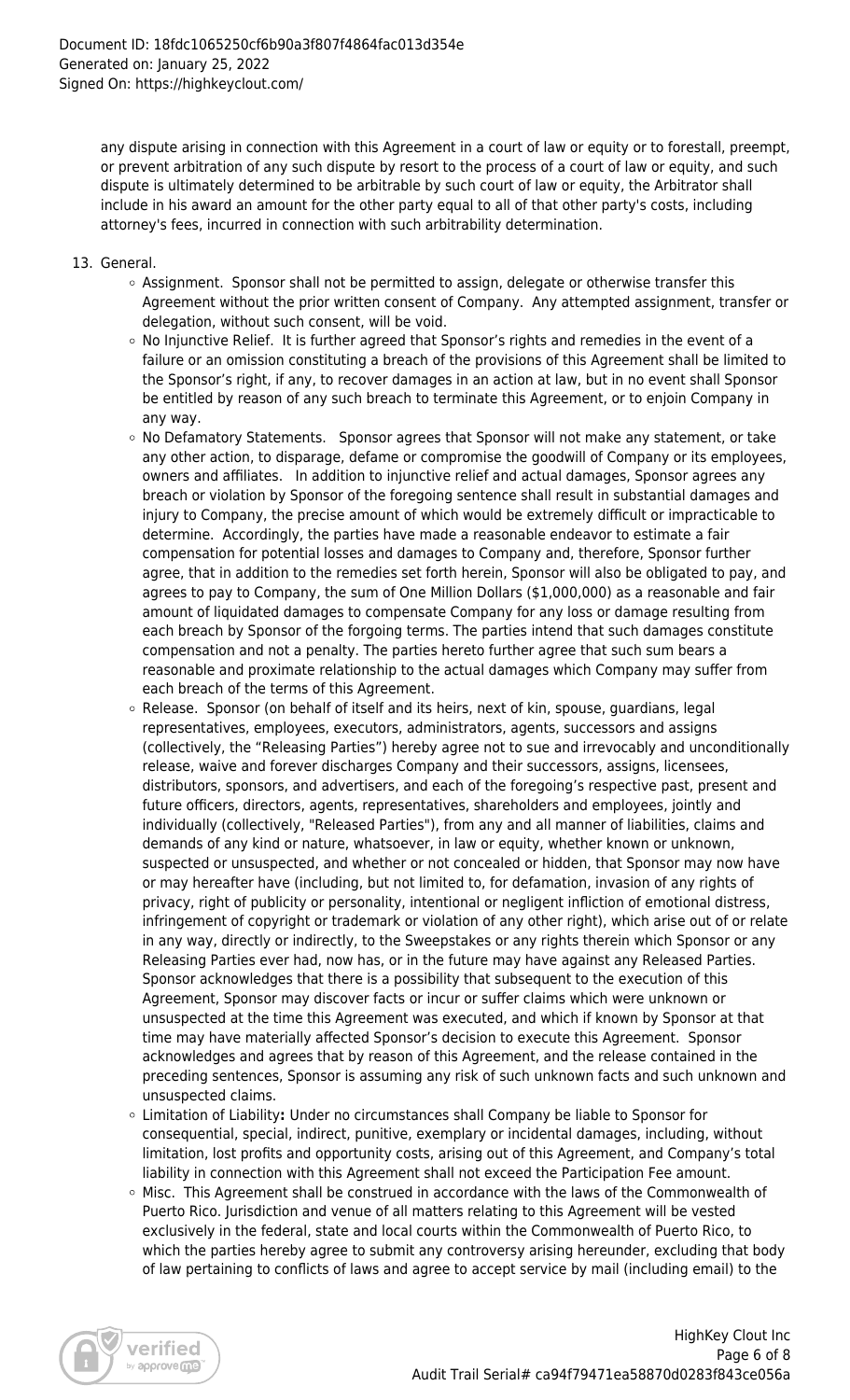address listed herein (or as such address may be amended as permitted herein). This Agreement, contains the full and complete understanding between the parties and supersedes all prior agreements and understandings, whether oral or written concerning the subject matter hereof. This Agreement may not be modified or changed except by a writing signed by all of the parties. Each of the parties acknowledges that no representation or promise not expressly contained in this Agreement has been made by the other or its agents or representatives. The failure of any Party to enforce at any time any of the provisions hereof shall not be construed to be a waiver of such provisions, or of such Party's rights thereafter to enforce any such provisions. In the event any provision of this Agreement is held to be invalid or in violation of any law, statute, regulation, order or lawful union or guild requirement, the Agreement shall be deemed modified to the minimum extent required in order to comply therewith and shall otherwise continue in full force and effect. This Agreement is executed in two (2) counterparts (digital signatures acceptable), whereas each Party shall retain one (1) counterpart. Each counterpart shall be deemed an original whereas both together shall constitute one and the same instrument. This Agreement is not intended, nor shall it be deemed or construed, to create a relationship of principal and agent or partnership or joint venture between the parties and neither Party shall have any power or authority to enter into any agreement on behalf of the other Party or to otherwise bind or obligate the other Party in any manner whatsoever. Sponsor has entered into this Agreement freely and voluntarily, and acknowledges that Sponsor either consulted with independent counsel before entering into this Agreement, or had the opportunity to do so, but elected not to.



Х